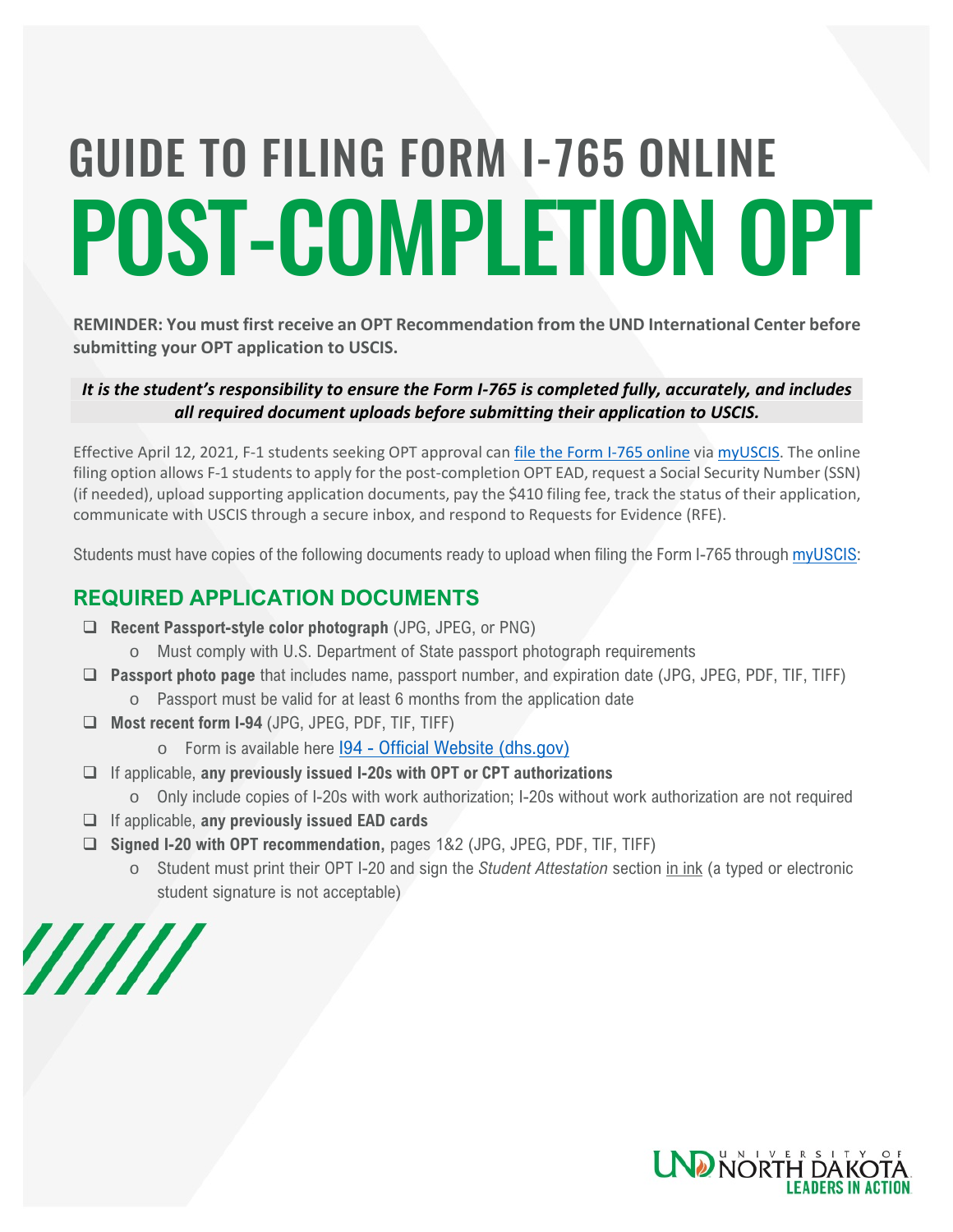#### **UND NORTH DAKOTA ONLINE I-765 FILING APPLICATION GUIDE**

After receiving the OPT I-20 from UND ISSS, the student must create a myUSCIS account. From the student's myUSCIS account, under *File a Form*, select "Application for Employment Authorization (I-765)".

It is the student's responsibility to complete the Form I-765 application fully and accurately in accordance with USCIS instructions. Students may use the guide below for additional assistance.

| <b>Form I-765 Question or Entry Field</b>                             | <b>Response</b>                                                                                                                                                                                   |
|-----------------------------------------------------------------------|---------------------------------------------------------------------------------------------------------------------------------------------------------------------------------------------------|
| What is your eligibility category?                                    | Choose "c(3)(B) Student Post-Completion OPT"                                                                                                                                                      |
| What is your reason for applying?                                     | Select "Initial permission to accept employment"                                                                                                                                                  |
| Have you previously filed Form I-765?                                 | Select "No" if the student has never applied for OPT<br>before. If the student has applied for OPT with USCIS in<br>the past and it was approved, denied, or withdrawn, select<br>"Yes".          |
| Is someone assisting you with completing this<br>application?         | Select "No"                                                                                                                                                                                       |
| What is your current legal name?                                      | Enter name exactly as it appears on student's passport.                                                                                                                                           |
| Have you used any other names since birth?                            | Select "Yes" or "No". If "Yes", the student must enter<br>other names. Most students will select "No".                                                                                            |
| How may we contact you?                                               | Enter preferred phone number(s).                                                                                                                                                                  |
| <b>Email address</b>                                                  | Enter preferred personal or UND email address                                                                                                                                                     |
| What is your current U.S. mailing address?                            | Students are recommended to use an address they will<br>reliably have access to up to six months after graduating<br>from UND. Students may use someone else's address if<br>they will be moving. |
|                                                                       | In care of name (if any) - If the student is using someone<br>else's address, such as a friend or family member's, to<br>receive their mail, enter their name here. Otherwise, leave<br>blank.    |
| Is your current mailing address the same as your<br>physical address? | Select "Yes" or "No". If "No", the student must enter their<br>current physical address (i.e., where they currently live).                                                                        |
| What is your gender?                                                  | Select one of the options.                                                                                                                                                                        |
| What is your marital status?                                          | Select one of the options.                                                                                                                                                                        |
| What is your city, town, or village of birth?                         | Enter the student's city, town, or village of birth.                                                                                                                                              |
| What is your state or province of birth?                              | Enter the student's state or province of birth. If none, leave<br>blank                                                                                                                           |
| What is your country of birth?                                        | Enter the country where the student was born.                                                                                                                                                     |
| What is your date of birth?                                           | Enter the student's date of birth formatted as<br>MONTH/DAY/YEAR.                                                                                                                                 |
| What is your country of citizenship or nationality?                   | List all countries where the student is a citizen or national.                                                                                                                                    |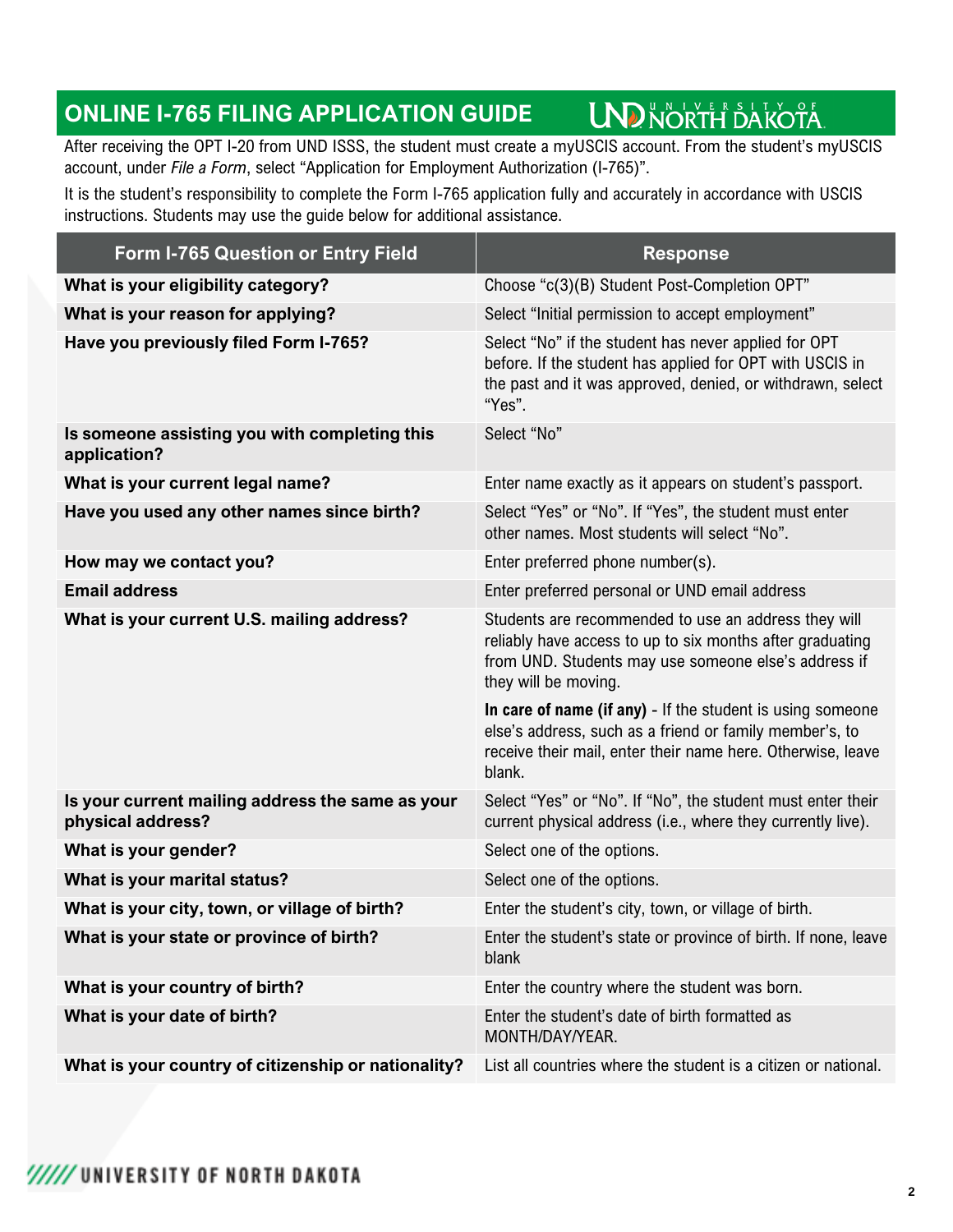### **LND NORTH DAKOTA ONLINE I-765 FILING APPLICATION GUIDE**

| <b>Form I-765 Question or Entry Field</b>                                                             | <b>Response</b>                                                                                                                                                                                                                                            |
|-------------------------------------------------------------------------------------------------------|------------------------------------------------------------------------------------------------------------------------------------------------------------------------------------------------------------------------------------------------------------|
| What is your Form I-94 Arrival-Departure Record<br>Number (if any)?                                   | Enter the number from the student's most recent<br>electronic Form I-94 Record                                                                                                                                                                             |
| When did you last arrive in the United States?                                                        | Enter the arrival date, place of arrival, and status at arrival,<br>as it appears on the student's most recent I-94 record.                                                                                                                                |
|                                                                                                       | <b>Date of arrival</b> – Enter the date of arrival as<br>MONTH/DAY/YEAR.                                                                                                                                                                                   |
|                                                                                                       | <b>Place of arrival</b> – Select the city or port of entry. If the<br>student was admitted at a CBP pre-clearance site, the<br>student may select that site as their place of arrival (e.g.,<br>"ABU DHABI PRECLEARANCE AIRPORT").                         |
|                                                                                                       | Status at last arrival - Most students will select "F1 -<br>STUDENT, ACADEMIC, OR LANGUAGE PROGRAM."                                                                                                                                                       |
| What is the passport number of your most<br>recently issued passport?                                 | Enter passport number                                                                                                                                                                                                                                      |
| What is your travel document number (if any)?                                                         | Leave blank                                                                                                                                                                                                                                                |
| What is the expiration date of your passport or<br>travel document?                                   | Enter passport expiration date.                                                                                                                                                                                                                            |
| What country issued your passport or travel<br>document?                                              | Select the country that issued the student's passport.                                                                                                                                                                                                     |
| What is your current immigration status or<br>category?                                               | Select "F1 - STUDENT, ACADEMIC, OR LANGUAGE<br>PROGRAM."                                                                                                                                                                                                   |
| <b>What is your Student and Exchange Visitor</b><br>Information System (SEVIS) Number (if any)        | Enter the SEVIS number from top left corner of the OPT I-<br>20, beginning after "N".                                                                                                                                                                      |
| <b>What is your A-Number?</b>                                                                         | If the student was previously issued an EAD by USCIS,<br>enter the USCIS # from the EAD. If the student does not<br>know their A-Number or does not have an A-Number,<br>select the checkbox. Most students will select the<br>checkbox.                   |
| <b>What is your USCIS Online Account Number?</b>                                                      | If applicable, enter the student's USCIS Online Account<br>Number (OAN). If the student does not know their OAN or<br>does not have an OAN, select the checkbox. Most students<br>will select the checkbox.                                                |
| Has the Social Security Administration (SSA) ever<br>officially issued a Social Security card to you? | If the student has a Social Security Number (SSN), select<br>"Yes" and enter the SSN. Students that have never applied<br>for an SSN must select "No".                                                                                                     |
| Do you want the SSA to issue you a Social<br><b>Security card?</b>                                    | If the student needs an SSN or if they would like the SSA<br>to issue a reprint of their SSN card, select "Yes". Selecting<br>"Yes" requires the applicant to agree to the Consent for<br>Disclosure and enter their father's and mother's birth<br>names. |